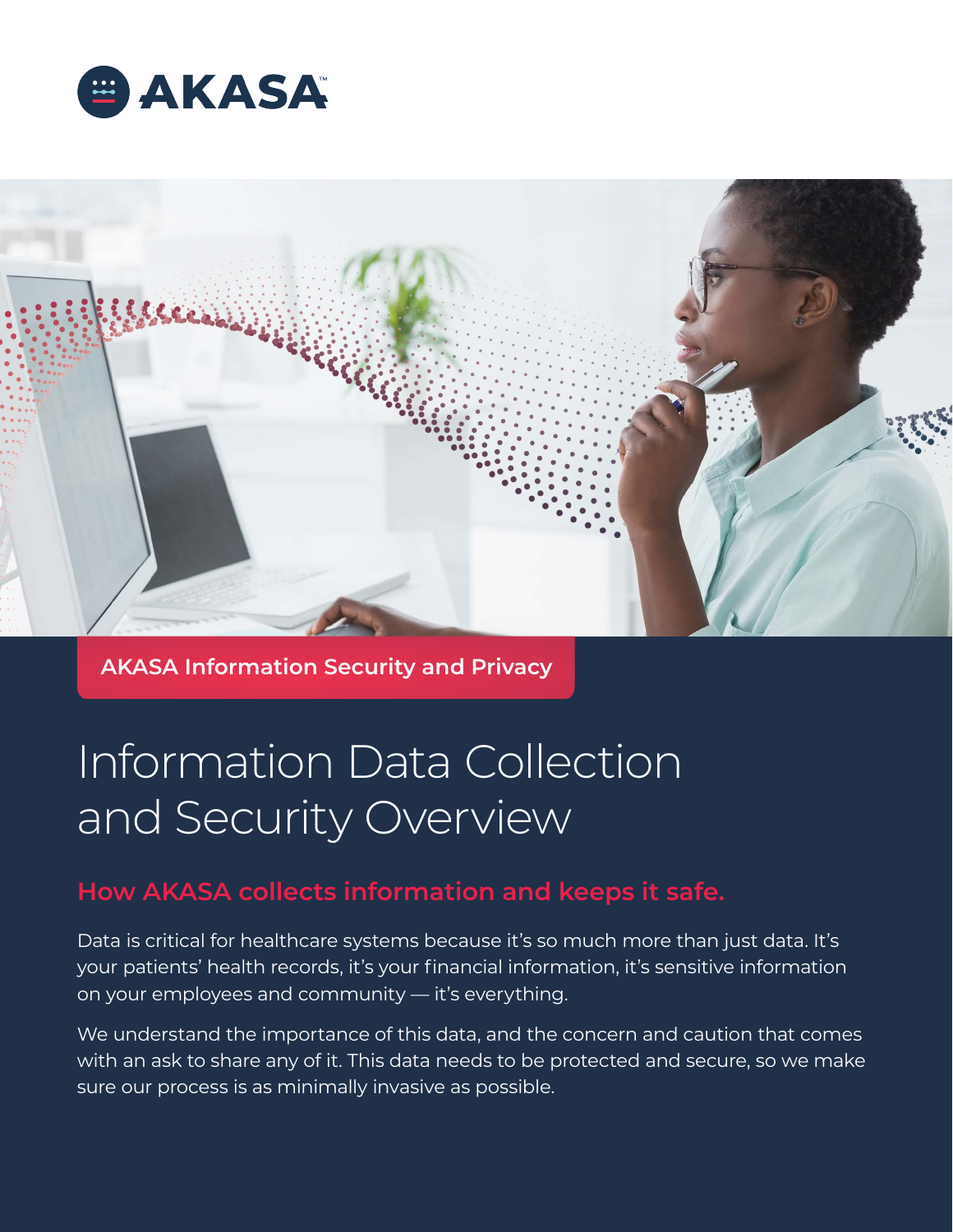#### **Why AKASA Needs Access to Data**

Data plays a vital role in the work we do at AKASA. Without it, we can't provide the world-class automation that allows you to streamline your revenue cycle process.

Before automating your revenue cycle, we embark on a three-step process that helps things go smoothly and safely.

#### **Observe**

We remotely install our proprietary software that analyzes how your team works, helping us determine where we can make the most significant impact with our automation.

#### **Learn**

**0 1**

**0 2**

**03**

With the help of our in-house revenue cycle experts, we build and deploy AI-based automation that's tailored to your systems and workflows.

#### **Perform**

Once the AI-based automation is in place, it conducts persistent performance monitoring, triaging unknown tasks to our internal experts-in-the-loop for resolution and further ML algorithm training, as well as identifying improvements to drive additional efficiency.

Once we've completed our core three steps, we continually measure performance to ensure you're always getting the most out of your automation. If we can improve, we will

Now, let's take a look at how we go about actually collecting this information.





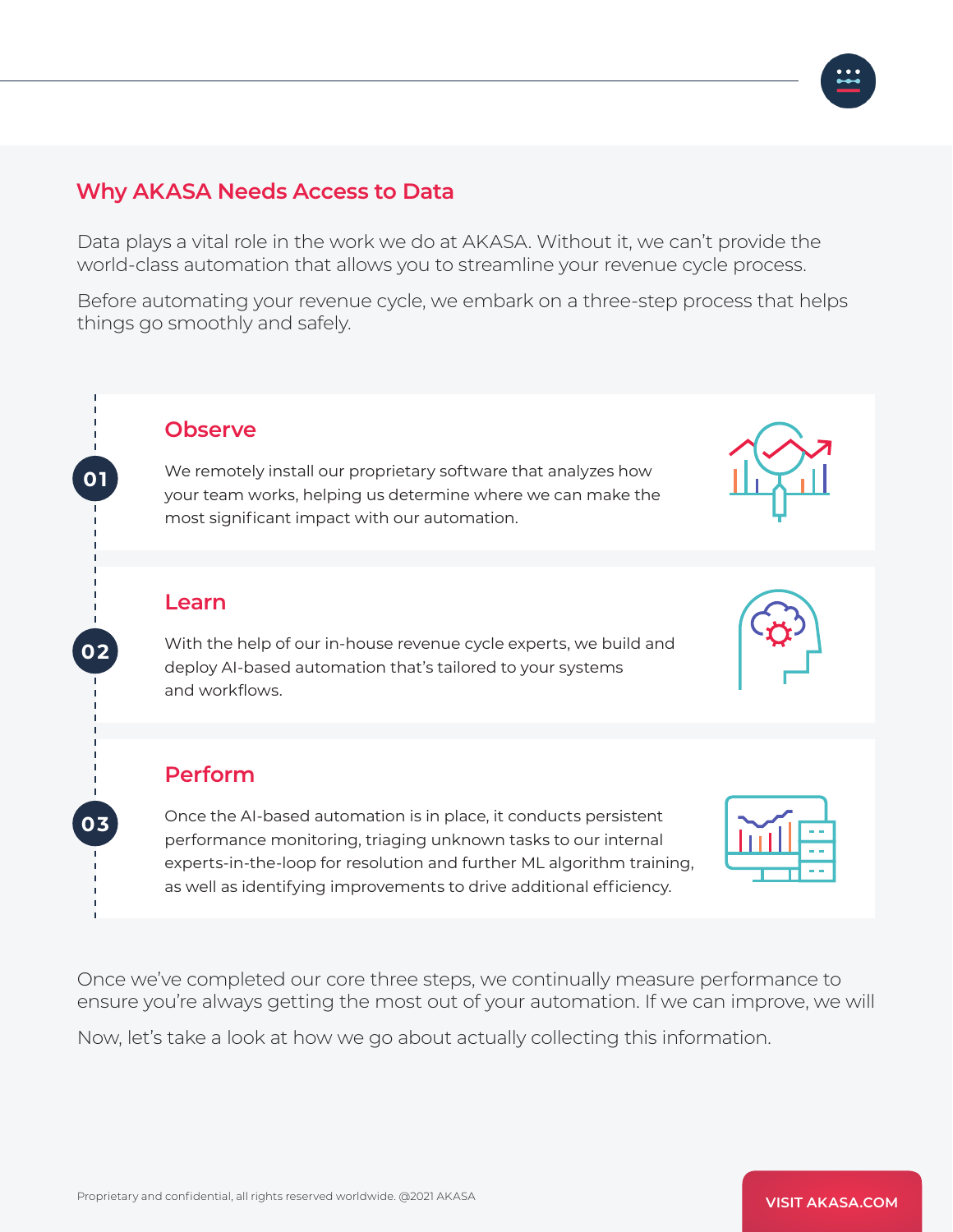## **How AKASA Collects Data**

We collect numerous pieces of data to make our automation as effective as possible while staying compliant with security requirements for your organization. To keep our process as safe as possible, we split our data collection into three categories.



#### **Historical Learning**

To understand how our platform can improve your workflow, we need to understand where you've been. To do this, we safely collect and analyze Word and Excel files around your SOP, org charts, and pre-AKASA productivity benchmarks. These files all play an essential role in training the machine learning. We also analyze a year's worth of EDI files (837s and 835s) to understand historical denial and payment patterns, and payor response times.

As part of the historical learning process, we also look at billing claim volume (Word and Excel documents) and aged receivables summaries (also Word and Excel documents) to set both baseline claim volume and baseline outstanding claim volume.



#### **Real-time Learning**

To see how your team operates, we remotely shadow your staff using teleops and our proprietary work-logging software as well. We also review recordings of patient access, mid-cycle, and business office tasks performed by your staff.



#### **System Access**

We look at standard employee onboarding, including billing application accounts and payor logins.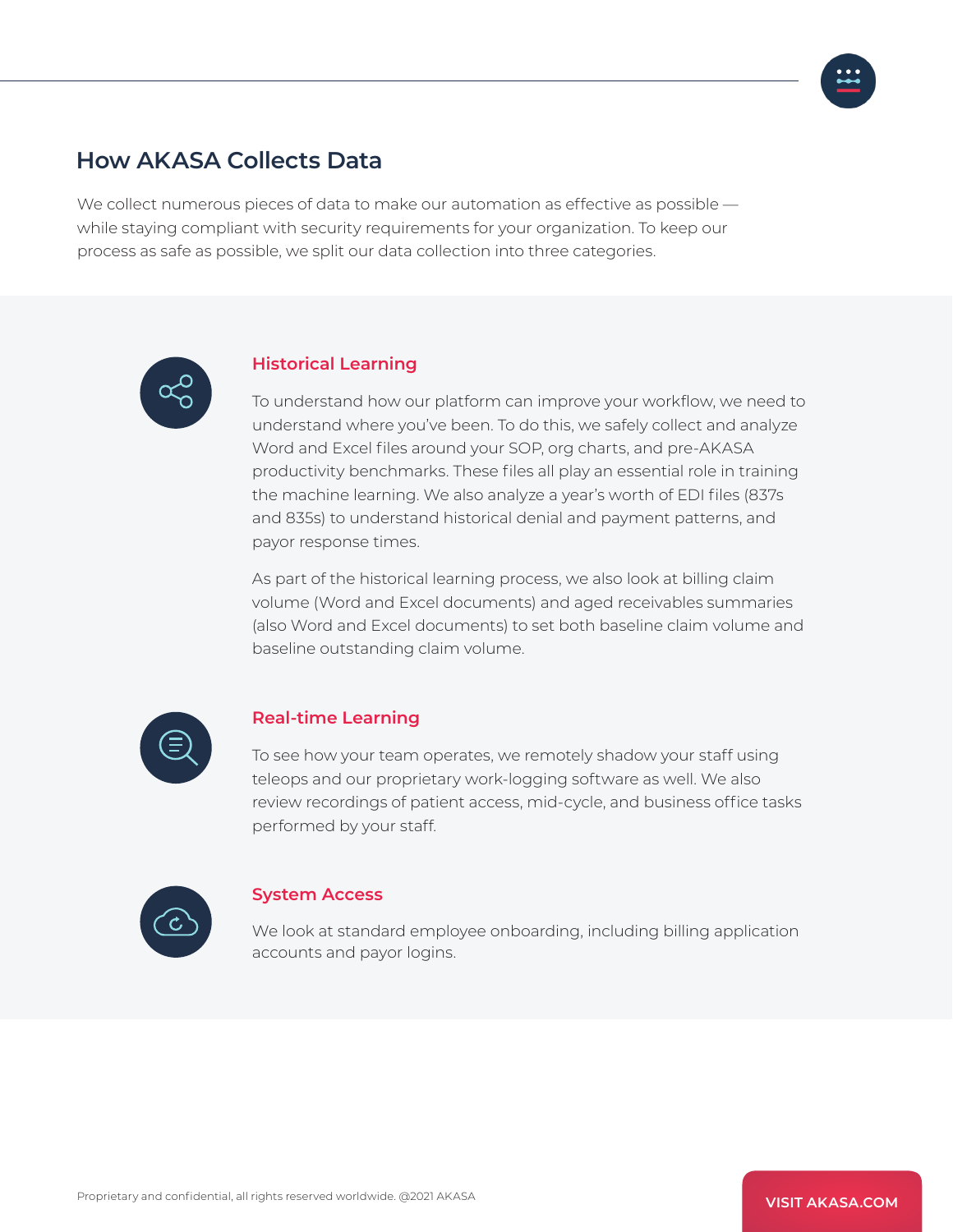

## **AKASA Technology Infrastructure**

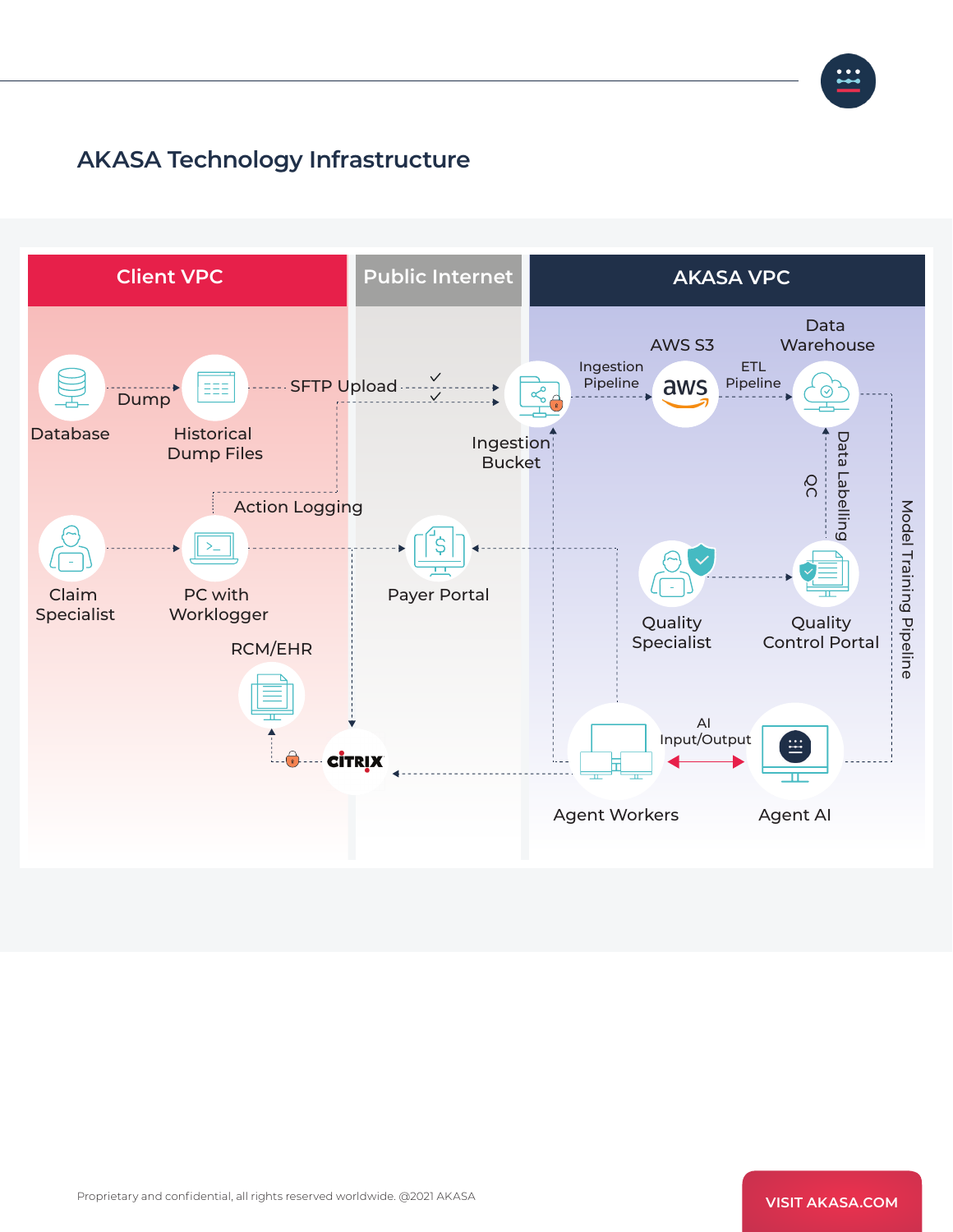#### **Safety Measures in Place**



The safety of your data is paramount to you — and to us. This is why our security infrastructure is built upon certified security standards like NIST 800-53, HITRUST, and CIS. We have prioritized keeping your information safe through:

- **Amazon Web Service (AWS) Identity and Access Management (IAM):** AKASA utilizes strict authorization and authentication controls, which force 2FA, minimum password complexity, password expiration, and more. The AWS services robust security infrastructure is built upon certified security standards, including NIST 800-53, SOC Type 1 & 2 and ISO.
- **Data Encryption:** AKASA employs ZeroTrust VPN and FIPS 140-2 compliant data-at-rest and datain-transit encryption protocols and keys, which are employed with complete user lockdown and privilege controls.
- **Protected Transfers:** All transmitted data is protected using SFTP or VPN and in some cases encrypted email.
- **Patch and Vulnerability Management:** AKASA scans and remediates the infrastructure in accordance with the published timelines from Homeland Security (i.e. critical vulnerabilities are patched within 15 days).
- **Audit Trails:** Any access to PHI data is logged with detailed information. In the event of a suspected breach we have documented security protocols we quickly put into place.
- **Versioning:** Original content is retained upon any data object changes.
- **Alerts/Monitoring:** We monitor our automation 24/7, with strict access monitoring metrics established. Any deviation for our automation or relating to access results in immediate alerts being triggered.